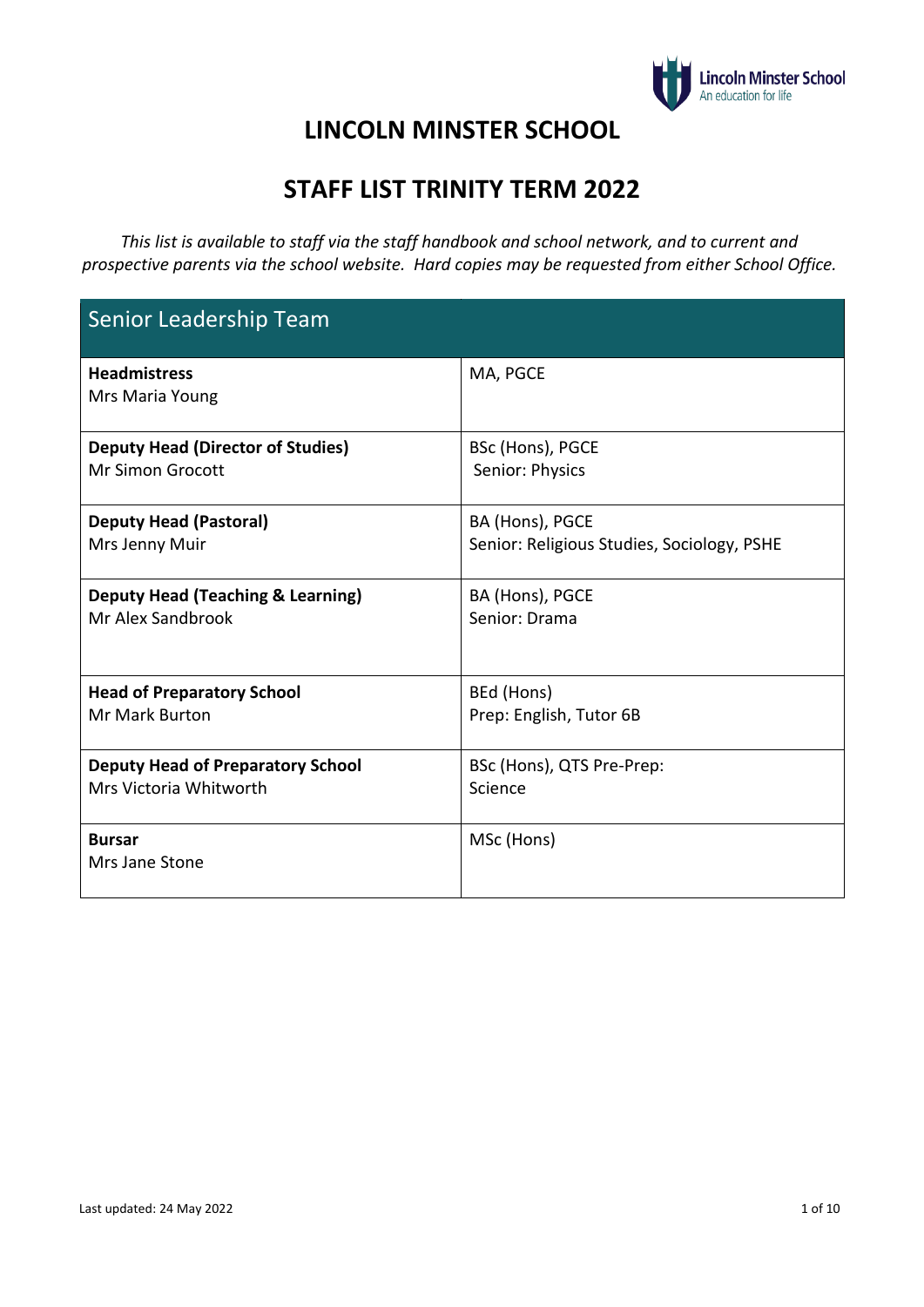

# Teaching Staff

| Mr Alistair Baker     | BA (Hons), PGCE                      | Senior: Maths                                                                             |
|-----------------------|--------------------------------------|-------------------------------------------------------------------------------------------|
| Mr Malcolm Barrett    |                                      | Senior: Head of Computer Science                                                          |
| Mr Nicholas Boot      | MA, BA (Hons), DipLaw,<br><b>QTS</b> | Senior: Head of History/ Head of Sixth Form /<br>EPQ Coordinator/Associate Assistant Head |
| Mr Simon Calver       | BSc (Hons), PGCE                     | Senior: Maths                                                                             |
| Mrs Rachael Carpenter | BA (Hons), QTS, MA<br>(Ed).          | Prep: Head of English, Tutor 4C                                                           |
| Mrs Carmen Cobo-Ortiz | BA (Hons), QTS                       | Senior: MFL / Head of Year 8                                                              |
| Mr Jon Cochrane       | BSc (Hons), PGCE                     | Senior: Head of Maths                                                                     |
| Mrs Kerry Cook-James  | <b>BEd</b>                           | Senior: SENCo                                                                             |
| Ms Alicia Corral      | MA, BA (Hons), PGCE                  | Senior: Art / Graphics / Photography                                                      |
| Miss Rebecca Dickson  | BA (Hons), QTS                       | Prep: Head of E-Learning & Maths / Head of<br>Prep Assessment / Tutor 5D                  |
| Mrs Angie Downes      | BEd (Hons)                           | Prep: Tutor 5AD                                                                           |
| Mrs Abbie Eke         | LLB (Hons), GDipLaw,<br>GTP (QTS)    | Senior: Business & Economics / Head of<br><b>Nettleton House</b>                          |
| Mr Alex Everitt       | BA (Hons), PGCE                      | Senior: Photography/Art/ ICT                                                              |
| Mr Tom Eves           | BSc (Hons), PGCE                     | Senior: Head of PE & Games                                                                |
| Mrs Julie Fellows     | BA (Hons)                            | Senior: Head of MFL                                                                       |
| Mrs Helen Gainey      | BA (Hons), QTS, NNEB                 | Prep: Reception Teacher                                                                   |
| Mr Antonio Ganfornina | BA (Hons), QTS, PGCE                 | Senior: Languages Teacher<br>Housemaster Eastgate House                                   |
| Mrs Anna Gilbert      | BSc (Hons)                           | Senior: PE & Games / Head of Jackson House                                                |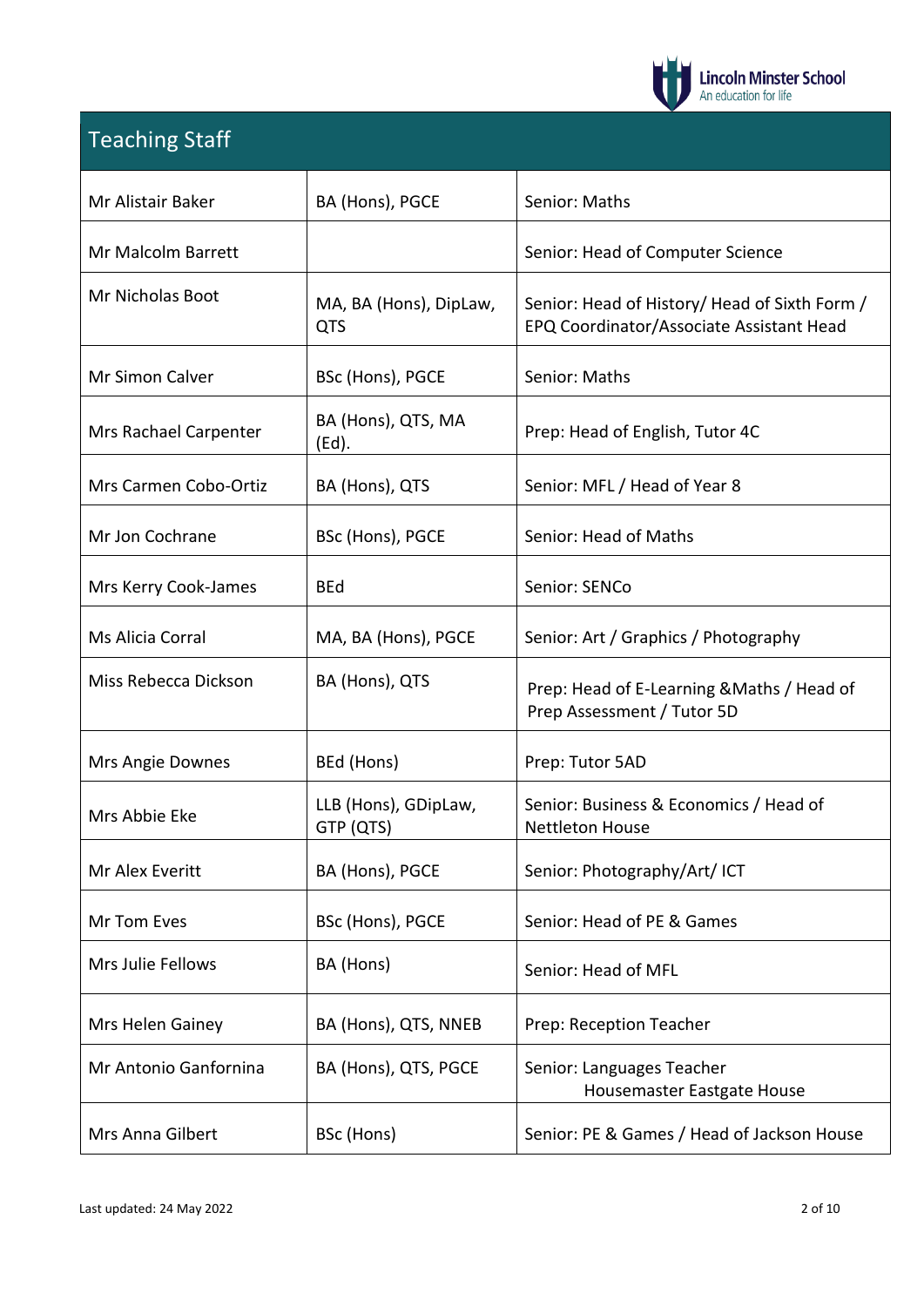

| Mrs Rachael Gladwin | BA (Hons), PGCE | Senior: Head of RS and Social Sciences |
|---------------------|-----------------|----------------------------------------|

| Mrs Jessica Glenn-Batchelor | BA (Hons), GTP         | Senior: Teacher of Geography / Travel &<br>Tourism / Assistant Head KS3 / Acting Head of<br>Year 9 |
|-----------------------------|------------------------|----------------------------------------------------------------------------------------------------|
| Mrs Sara Grogan             | BA (Hons), PGCE        | Senior: Teacher of English/SEN                                                                     |
| Mrs Bethan Hall (Mat Leave) | BSc (Hons), PGCE       | Prep: Head of PE & Games, Tutor 5H                                                                 |
| Mr Justin Hart              | MSc, BSc (Hons), PGCE  | Senior: Physics / KS4 Science Coordinator/<br><b>Exams Officer</b>                                 |
| Miss Jennifer Henry         | MA, BA (Hons), PGCE    | Senior: Teacher of History / Head of Learoyd<br>House                                              |
| Mrs Ruth Hewitt             | MEd, BA (Hons), PGCE   | Senior: Head of English / Associate Assistant<br>Head                                              |
| Mrs Natalie Hutchinson      | MEd, BMus (Hons), PGCE | Senior: Director of Music                                                                          |
| Mrs Patricia Latus          |                        | Senior: Sixth Form Learning Mentor                                                                 |
| Mrs Pauline Maguire         | MA, PGCE               | Senior: French                                                                                     |
| Mrs Helen Mason             | BSc (Hons), PGCE       | Senior: Head of Science / Physics                                                                  |
| Miss Elspeth Murray         | BA (Hons), PGCE, CELTA | Senior: KS3 Coordinator for Art, Teacher of Art/<br><b>Textiles and ESOL</b>                       |
| Mrs Joan Nicola             | TEFL, TSOL             | Senior: ESOL                                                                                       |
| Miss Leila Noble            | BSc (Hons), PGCE       | Senior: Science                                                                                    |
| Mr Daniel Osborne           | BSc, QTS               | Senior: Head of Geography                                                                          |
| Mr Samuel Palmer            | <b>BMus, PGCE</b>      | Senior: Teacher of Music / Head of Gibson<br>House                                                 |
| Mrs Lucinda Preston         | MA, BA (Hons) PGCE     | Senior: Teacher of English                                                                         |
| Miss Elizabeth Robinson     | BSc (Hons), PGCE       | Prep: Key Stage 1 Teacher and Phonics Lead                                                         |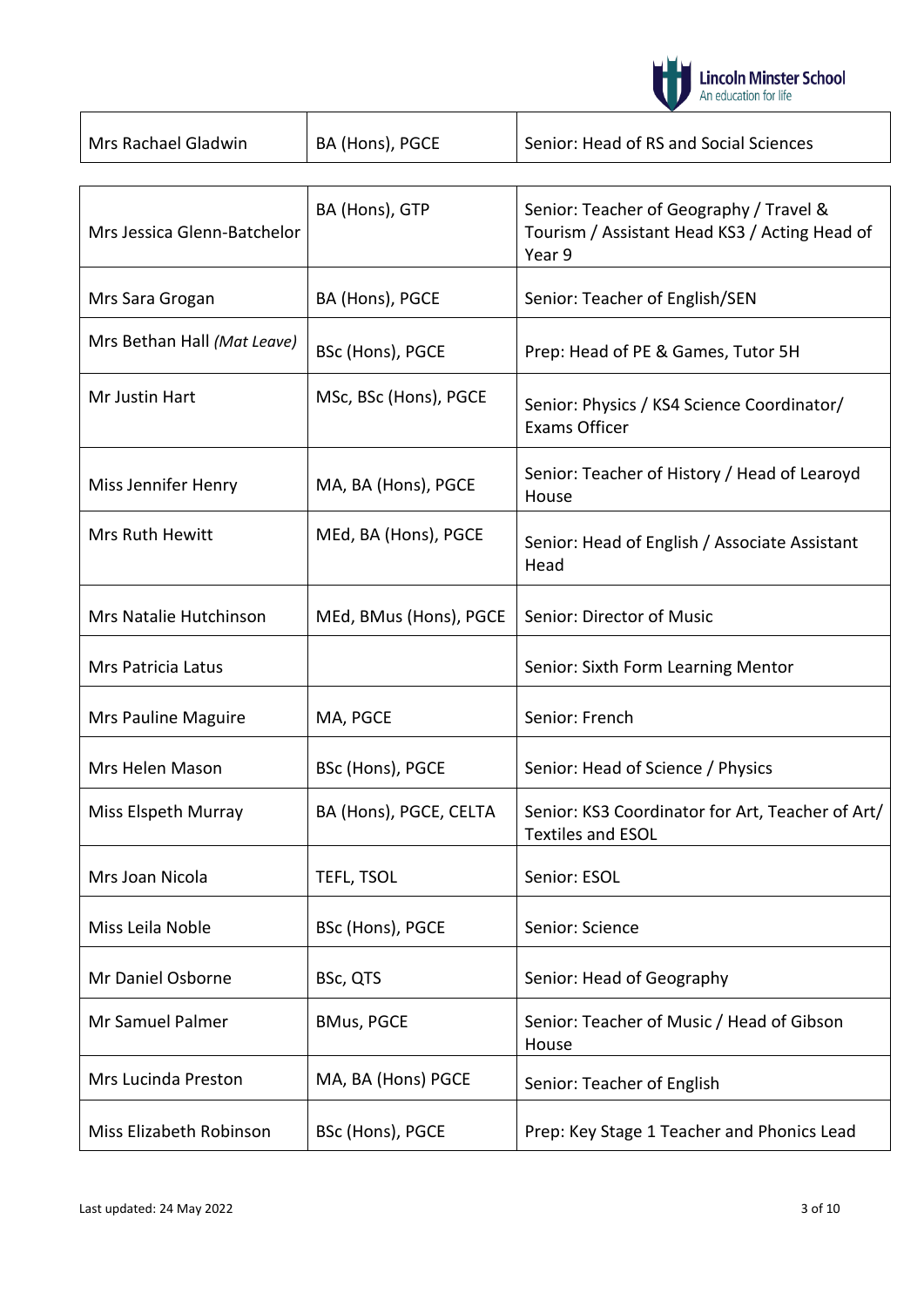

| Mr Craig Seaton           | BSC (Hons), PGCE               | Maternity Cover: Prep: Head of PE & Games,                                           |
|---------------------------|--------------------------------|--------------------------------------------------------------------------------------|
| Ms Cathy Servonat-Blanc   | BA (Hons), PGCE                | Senior: Head of Art, Graphics & Photography /<br><b>Assistant Head of Sixth Form</b> |
| Mrs Laura Shelley         | MEd, BSc, QTS                  | Senior: Teacher of Psychology                                                        |
| Miss Claire Snowden       | BSc (Hons), QTS                | Senior: PE & Games / Acting Head of Year 7                                           |
| Mrs Sally Stevenson       | BEd (Hons), QTS                | Prep: PE & Games                                                                     |
| Mr Robin Taylor           | BA (Hons), PGCE                | Prep: Head of Science, Tutor 4T                                                      |
| Mrs Jessica Thornalley    | BEd (Hons)                     | Prep: Drama/English/History/Tutor 6T<br>Key Stage 2 SENCo                            |
| Mrs Elizabeth Thornton    | BSc, PGCE                      | Senior: Teacher of Maths                                                             |
| Mrs Janice Turvey         | MA, BSc (Hons),<br><b>PGCE</b> | Senior: Biology / Head of Year 10                                                    |
| Miss Amy Tweedale         | BA (Hons), PGCE                | Senior: Head of Business Studies & Economics                                         |
| Mrs Rosea Viscomi         | BA (Hons), PGCE                | Senior: Senior: Head of Food Science                                                 |
| Mrs Jenny Wafer           | BA (Hons), PGCE                | Senior: Head of Drama                                                                |
| <b>Mrs Frances Wallis</b> |                                | Senior: Head of Squash                                                               |
| Miss Joanne Webster       | BA (Hons), QTS                 | Prep: Key Stage 1 Coordinator, Year 2 Tutor, Key<br>Stage 1 SENCo                    |
| Mrs Caroline Wilkinson    | BA(Hons), PGCE                 | Prep: Head of Music                                                                  |
| Mrs Rebecca Wills         | BA(Hons)<br>PGDip/QCG          | <b>Head of Careers</b>                                                               |
| Miss Jacqueline Wright    | MA (Hons), PGDE                | Senior: Teacher of English / Acting Head of Year<br>11                               |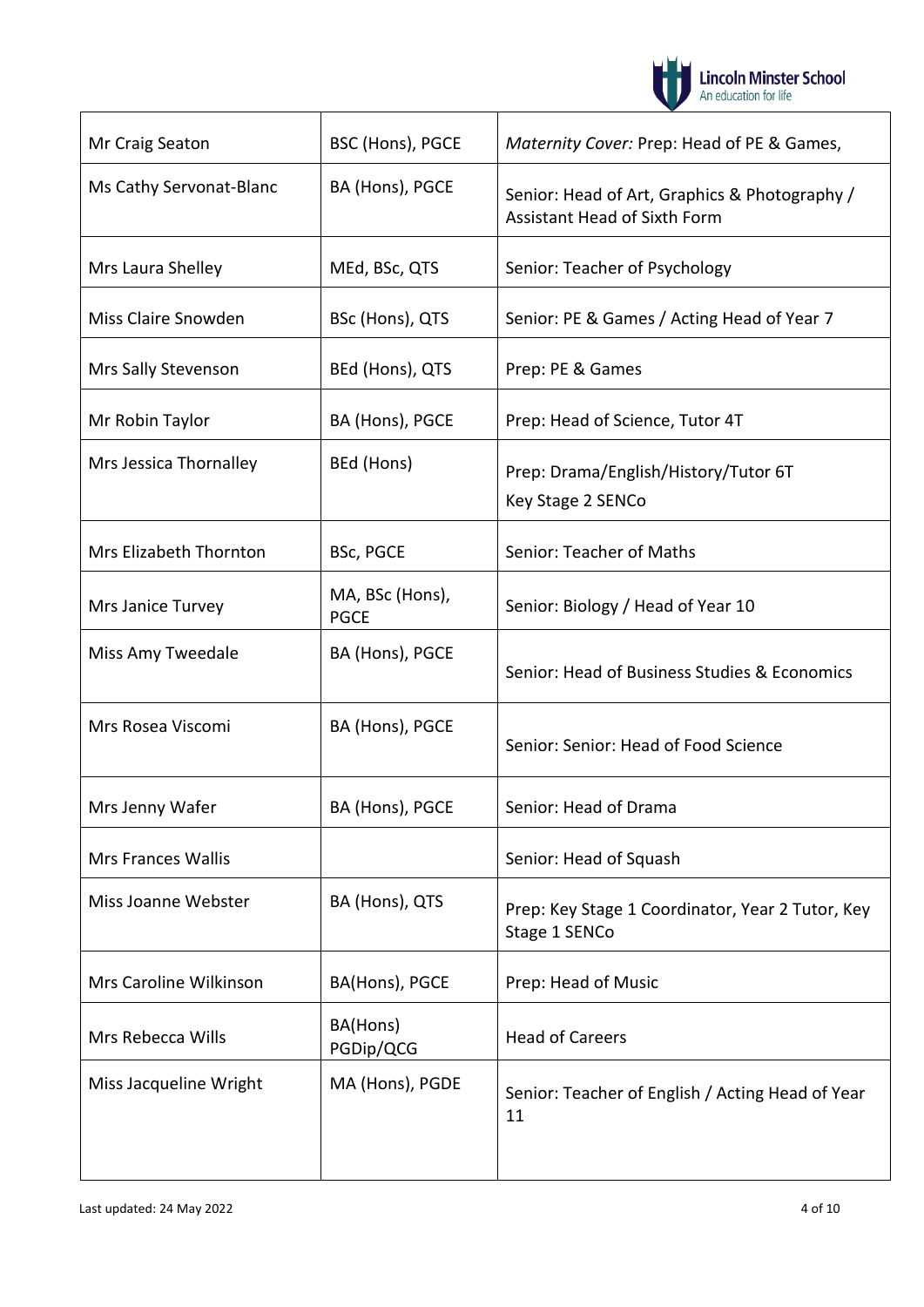

## Early Years Foundation Stage

| Miss Sarah Foyster     | <b>NNEB</b>   | EYFS Practitioner / Holiday Club Deputy<br>Manager      |
|------------------------|---------------|---------------------------------------------------------|
| Miss Kaye Graves       | NVQ 2 and 3   | Lead EYFS Practitioner / Holiday Club Deputy<br>Manager |
| Miss Chanade Roadhouse | CACHE Level 3 | <b>EYFS Practitioner</b>                                |

| Miss Megan Simpson                     | Early Years Level 3    | <b>EYFS Support Practitioner</b>                 |
|----------------------------------------|------------------------|--------------------------------------------------|
| Mrs Susan Watson                       | <b>BEd (Hons) NPQH</b> | <b>EYFS Practitioner / Creche Manager</b>        |
| <b>Preparatory School LSAs and TAs</b> |                        |                                                  |
| Mr Fraser Allan                        |                        | <b>Learning Support Assistant</b>                |
| Mrs Mandy Aspinall                     | <b>CACHE Level 3</b>   | Teaching Assistant Year 1                        |
| Mrs Janice Farrell                     | <b>CACHE Level 3</b>   | Learning Support Assistant                       |
| Mrs Sara Hall                          |                        | <b>Learning Support Assistant</b>                |
| Mrs Liz Jones                          | BA (Hons)QTS           | Teaching Assistant Year 1, Year 3                |
| Mrs Julie Page                         | <b>BTEC Nat Dip</b>    | <b>Teaching Assistant (Prep)</b>                 |
| Mrs Carmen Schofield-Bezer             | <b>QTS</b>             | <b>Learning Support Assistant</b>                |
| Miss Becky Skelton                     | <b>BTec Nat Dip</b>    | Teaching Assistant Year 2 / Holiday Club Manager |
| <b>Senior School LSAs</b>              |                        |                                                  |
| Mr Daniel Arden                        | BA (Hons)              | Assistant to SENCO, Learning Support Assistant   |
| Mr Leonard Ballard                     | BA (Hons)              | <b>Learning Support Assistant</b>                |
| Mrs Julia Bolland                      | BSc (Hons)             | <b>Learning Support Assistant</b>                |
| Mrs Julie Collins                      | BA (Hons)              | <b>Learning Support Assistant</b>                |
| Miss Davina Galligan                   | BA (Hons)              | <b>Learning Support Assistant</b>                |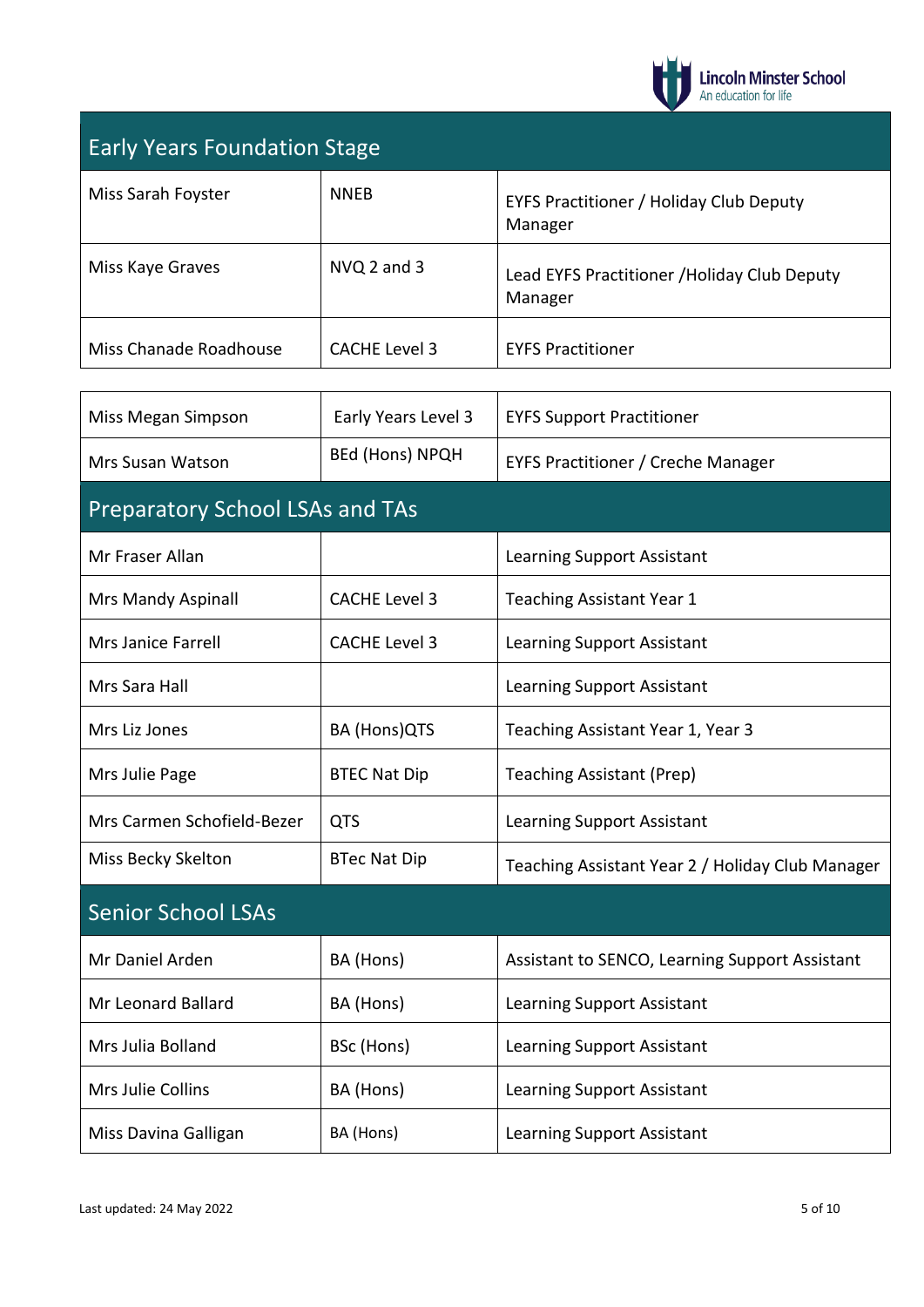

| Miss Kerry Holmes  |                | Learning Support Assistant |
|--------------------|----------------|----------------------------|
| Mrs Kelsey McBride | BA (Hons), QTS | Learning Support Assistant |
| Mrs Gillian Monson | BA (Hons)      | Learning Support Assistant |
| Mr Marcello Nicola |                | Learning Support Assistant |
| Mis Amy Rodgers    | BA (Hons)      | Learning Support Assistant |

### SUPPORT STAFF

# Senior School Administrative Staff

| <b>HR Administrator</b>              | Miss Lucy Shammon                                         |
|--------------------------------------|-----------------------------------------------------------|
| <b>Marketing Manager</b>             | Mr Darren Hill                                            |
| <b>Marketing Assistant</b>           | Mr George Thornton                                        |
| Senior Administrator & Registrar     | Mrs Gill Maxwell                                          |
| <b>Office Administrator</b>          | Mrs Holly Hardiman-Crust                                  |
| <b>Office Administrator</b>          | <b>Miss Leanne Forbes</b>                                 |
| <b>Admin Apprentice</b>              | Miss Emily Gilman-Abel                                    |
| Receptionists / Admin Assistants     | Mrs Tara Cooper, Mrs Jessica Arnold                       |
| Academic Support Administrator       | Miss Ellie Hughes                                         |
| <b>KS3 Pastoral Manager</b>          | Mrs Jill Lormor                                           |
| Prep School Administrative Staff     |                                                           |
| PA to the Head of Preparatory School | Mrs Jude Mathew                                           |
| Prep Receptionist                    | Ms Amanda Ryans, Mrs Olivia Schwartz                      |
| <b>Financial Administration</b>      |                                                           |
| <b>Accounts Administrators</b>       | Mrs Kimberley Oliver (Maternity leave), Mrs Vicki Bowkett |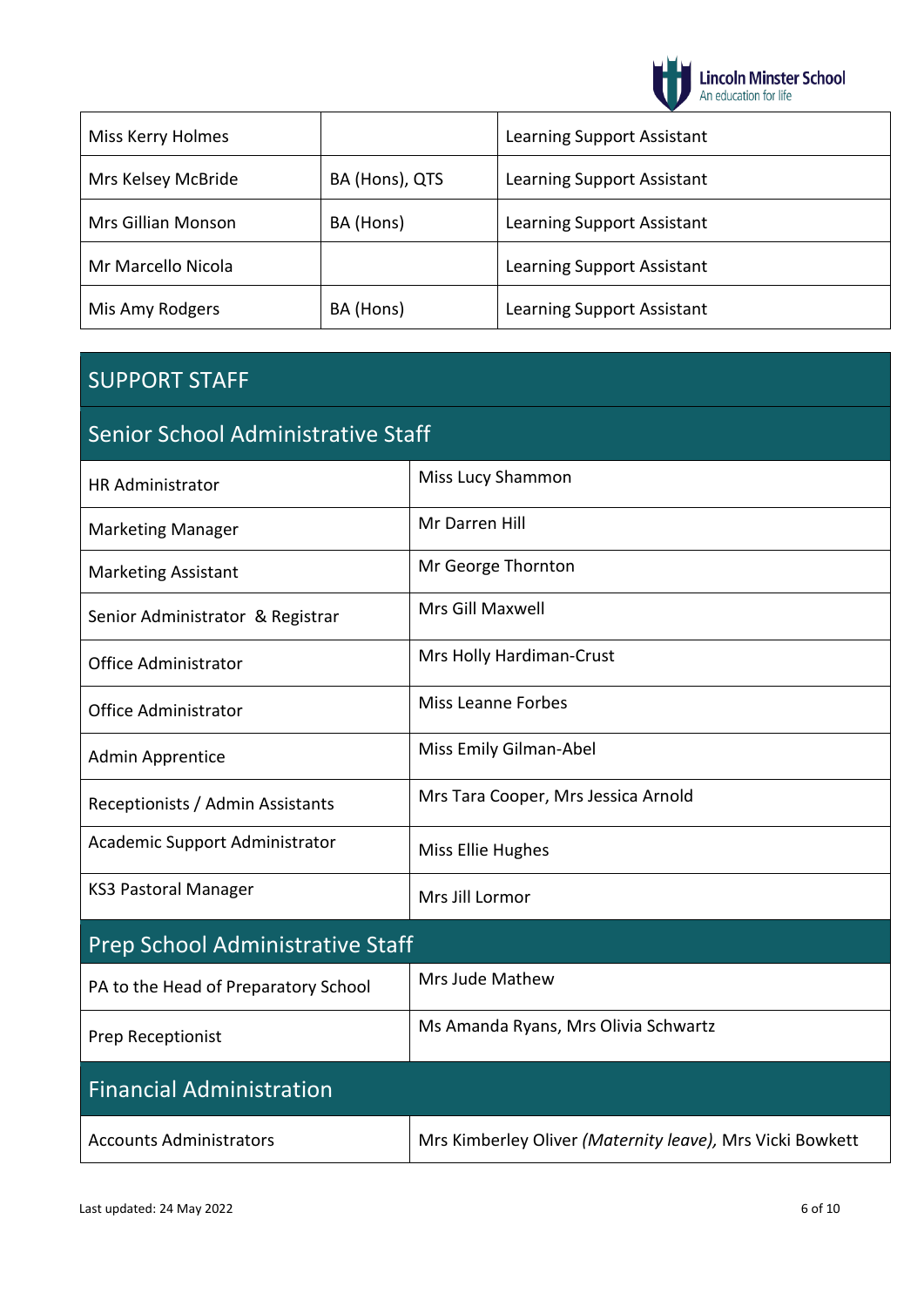

# Technical Support Staff

| Systems & Network Manager     | <b>Mr Alistair Crust</b> |
|-------------------------------|--------------------------|
| <b>ICT Technician</b>         | Mr Nathan Loveridge      |
| Laboratory Technician         | Mrs Jane Smith           |
| Art & Food Science Technician | Mrs Carole Daynes        |
| Library Support               | Mrs Andrea Oldham        |

| <b>Facilities Management</b>              |                                                                                                                                                                                                                                                                                                                                                                |
|-------------------------------------------|----------------------------------------------------------------------------------------------------------------------------------------------------------------------------------------------------------------------------------------------------------------------------------------------------------------------------------------------------------------|
| <b>Operations Director</b>                | Mr Paul Carmichael                                                                                                                                                                                                                                                                                                                                             |
| Site Manager                              | Mr Paul Thompson                                                                                                                                                                                                                                                                                                                                               |
| <b>Facilities Administration Manager</b>  | Mrs Gill Eyre                                                                                                                                                                                                                                                                                                                                                  |
| <b>Site Coordinator</b>                   | Miss Nicola Ward                                                                                                                                                                                                                                                                                                                                               |
| Site Chargehand                           | Mrs Julie Churchill                                                                                                                                                                                                                                                                                                                                            |
| <b>Grounds and Maintenance Operatives</b> | Mr Jamie Bescoby, Mr Richard Davison                                                                                                                                                                                                                                                                                                                           |
| <b>Resident Caretaker</b>                 | Mr Russell Wells                                                                                                                                                                                                                                                                                                                                               |
| Site Caretaker                            | Mr Melvyn Kemp                                                                                                                                                                                                                                                                                                                                                 |
| <b>Domestic Assistants</b>                | Mrs Wendy Dale, Mrs Yvonne Esberger, Mrs Beverley<br>Golding, Mrs Ewelina Grela-Chrzan, Mrs Beverley Hodson,<br>Miss Rachel Hodson, Mrs Judith Kerr, Miss Jayne Marshall,<br>Miss Gracie Molson, Mrs Joanna Pryers, Ms Jolanta Rovve,<br>Miss Kristine Taube, Mr Sean Tinker, Miss Gay Townhill, Mrs<br>Justyna Trendak, Mrs Shirley Weaver, Mrs Mandy Wright. |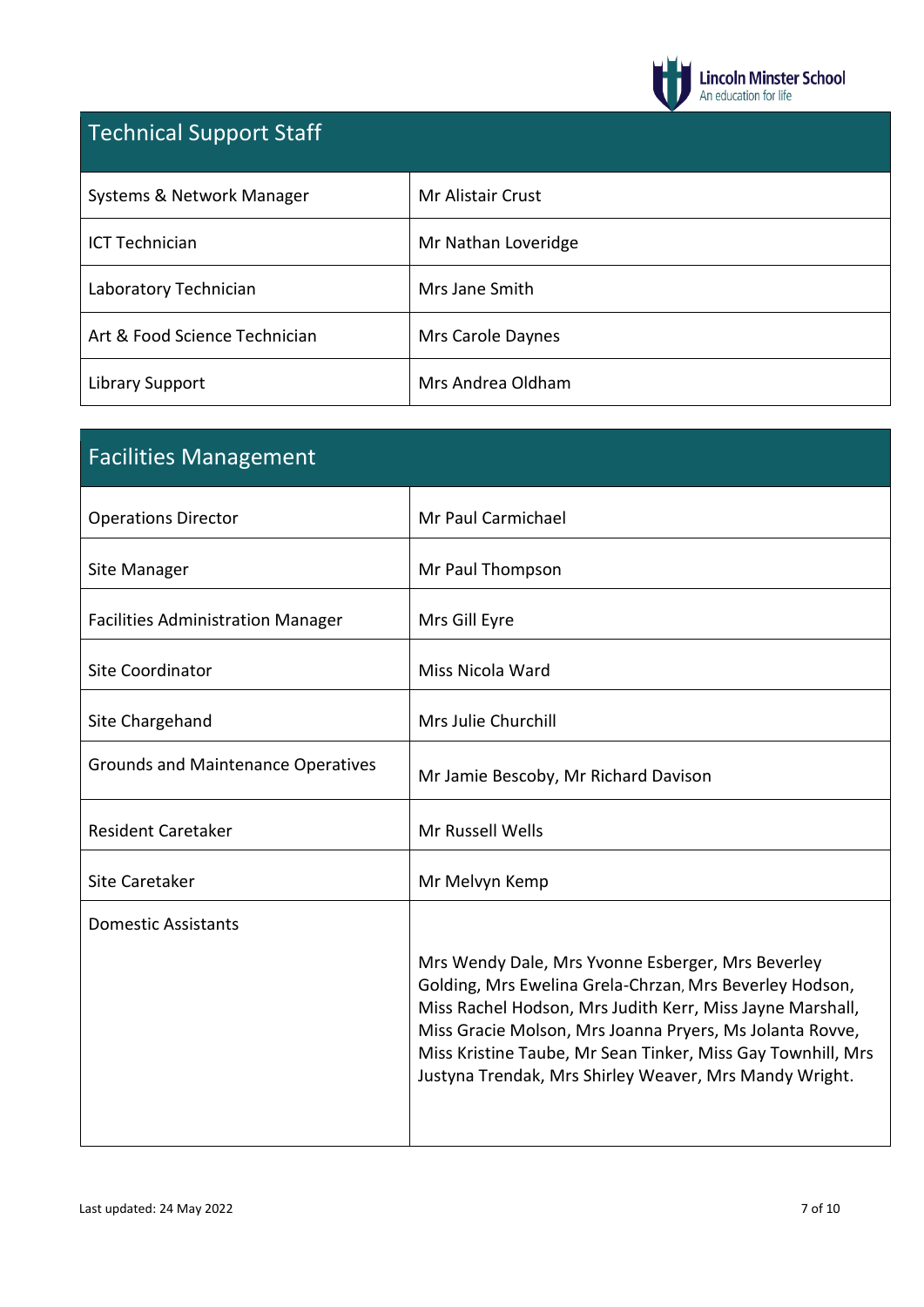

## Boarding Staff

| <b>Head of Boarding</b>                     | Miss Diane McCallum                                                                                              |
|---------------------------------------------|------------------------------------------------------------------------------------------------------------------|
| <b>The Mount</b><br>(Girls & Boys Year 4-9) | Housemistress – Miss Diane McCallum<br>Gap Year Student - Mr William Hay                                         |
| <b>Eastgate House</b><br>(Boys Year 10-13)  | Housemaster - Mr Antonio Ganfornina<br>Assistant Housemistresses - Miss Mercedes Ganfornina, Ms<br>Sona Kubanova |
| <b>Hillside</b><br>(Girls Year 10-13)       | Housemistress - Mrs Gail Holiday-Scott                                                                           |
| <b>School Nurse</b>                         | Ms Samantha Joyce                                                                                                |

| <b>CATERING (Chartwells Independent)</b> |                                                                                                                                                                      |  |
|------------------------------------------|----------------------------------------------------------------------------------------------------------------------------------------------------------------------|--|
| <b>Senior School</b>                     |                                                                                                                                                                      |  |
| <b>Group Catering Manager</b>            | <b>Mrs Caron Harrison MIH</b>                                                                                                                                        |  |
| Chefs                                    | Mr Gary Buckingham, Miss Sara Harrison, Miss Rosemarie<br>Robbie, Miss Kerri Wilson                                                                                  |  |
| <b>Catering Services Assistants</b>      | Mrs Isobel Frow, Mrs Isobelle Harrison, Miss Wendy Saunby,<br>Mrs Sharon Slatcher (am & Evenings), Miss Leanne Robbie,<br>Miss Vicky Christopher, Mrs Lindsay Higson |  |
| <b>Prep School</b>                       |                                                                                                                                                                      |  |
| <b>Catering Manager</b>                  | <b>Mrs Sharon Veal</b>                                                                                                                                               |  |
| <b>Catering Assistants</b>               | Mrs Anne-Marie Bradford, Mrs Leanne Spurr, Mrs Cindy<br>Potts                                                                                                        |  |
| Lunchtime Supervisors (LMS)              | Miss Lucia Brezinova, Mrs Lisa Clarkson, Mrs Wendy Dale,<br>Mrs Michelle Woolley                                                                                     |  |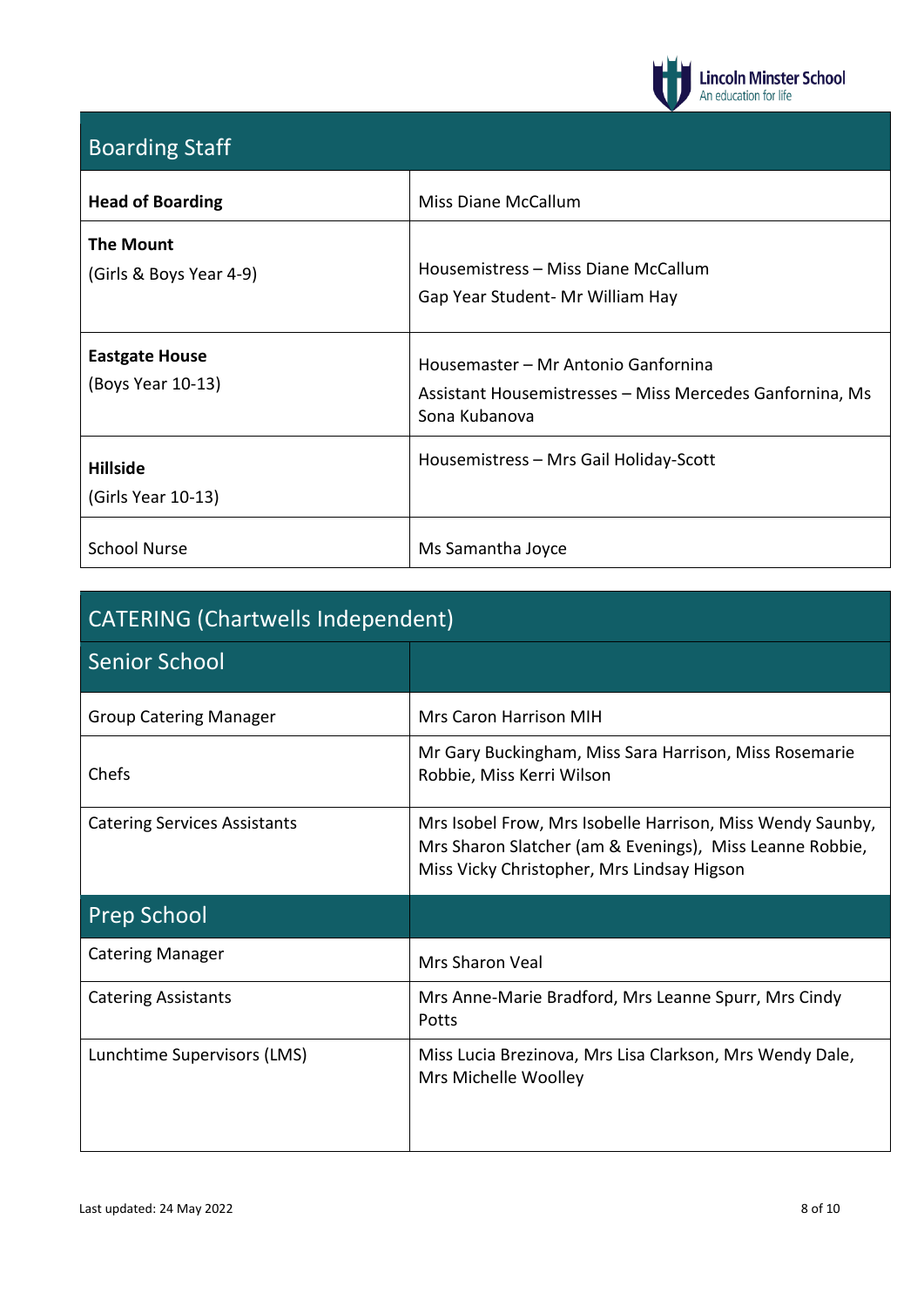

### Exam Invigilators

Mrs Anne Mayes, Mr Grenville Panks, Mr David Sapsford, Mrs Zoe Scheuregger, Mrs Alison Whiles, Mrs Hannah Zhu

#### Sports Coaches

Senior: Mr Sam Bass (Tennis), Mr Neil Harvey (Golf), Mrs Carolyn Roylance (Squash), Ms Jacky Secker (DoE)

Stock (Tennis), Miss Charlotte Spratt (Ballet) Mr Simon Taylor (Tennis), Mr Andrew Toyne (Football), Mr Martin Wells (Squash),

### Crèche, After School and Holiday Club

Mrs Lisa Clarkson, Mrs Janice Farrell, Miss Anna Laskey, Miss Megan Simpson

#### Local Governing Body

Mr Neill Davidson (Chair), Mrs Debbie Arthur, Mrs Alison Baptie, Mr Chris Drane, Mr Steve Gelder, Mrs Pam Hutley, Mr Phill King, Mr John Latham, Mrs Sharon Stone, Mr John Weitzel

### Friends of Lincoln Minster School (FoLMS)

Mr Julian Ardouin, Mrs Samantha Burlton, Mr Stuart Burlton, Ms Sarah Buttler, Mrs Katie Craddock, Mr Russell Petit,

### Visiting Peripatetic Music Teachers

| Mrs Elaine Browning             | ATCL, LTCL, DipTCL         | <b>Strings &amp; Brass</b>  |
|---------------------------------|----------------------------|-----------------------------|
| Miss Thea Butterworth           | <b>BMus (Hons)</b>         | Double Bass and Harp        |
| Mr Rob Clark                    | BMus(Hons)                 | Drums & Percussion          |
| Mrs Margaret Crossland          | <b>BA(Hons) ARCM PGTC</b>  | Voice                       |
| Mr Maurice Davies               |                            | Piano                       |
| Mrs Jane Ellis                  | BA(Hons)                   | <b>Brass</b>                |
| Mrs Rachel Hill                 |                            | Cello                       |
| <b>Miss Chris Hunter</b>        | <b>ABRSM</b>               | Flute, Theory & Saxophone   |
| Mrs Judith Jenks                |                            | Violin                      |
| Miss Susanna Parlby             | BA(Hons)                   | Clarinet, Piano & Saxophone |
| Mr Jamie Poole                  | LLCM BMus(Hons)            | Guitar                      |
| Mr Andrew Raine                 |                            | Bassoon                     |
| Mrs Zoe Scheuregger (Mat Leave) | BA(Hons), ABRSM            | Piano                       |
| Mrs Helen Winter                | <b>BMUS (Hons), DipALV</b> | Voice                       |

Last updated: 24 May 2022 9 of 10